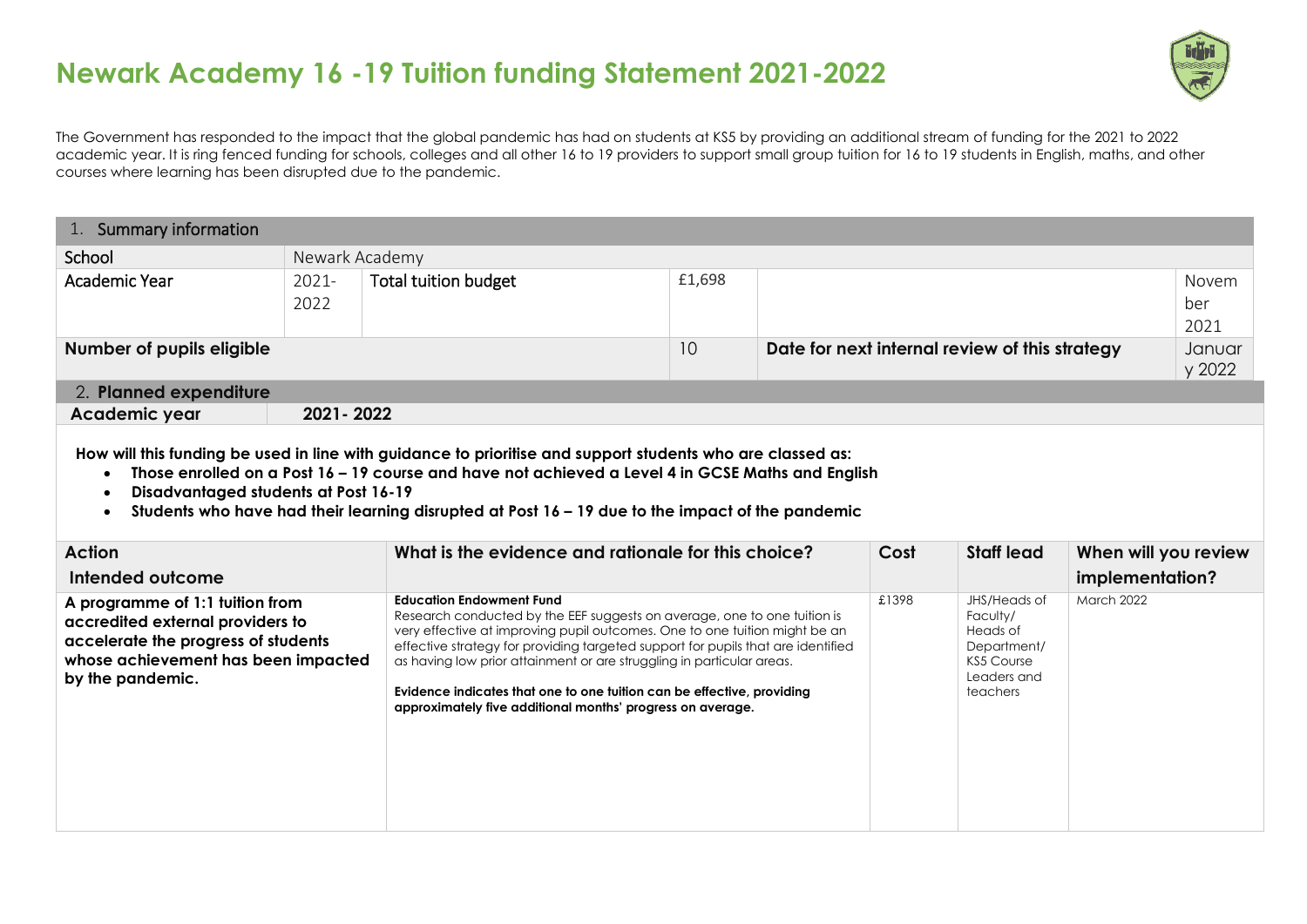

| Restructure the TT to provide specialist<br>teachers for intervention sessions and<br>accelerate progress for students at Post<br>16-19 who have not achieved a pass at<br>Level 4 in English and Maths.                                                                                | <b>Education Endowment Fund -</b><br>Research conducted by the EEF suggests that effective teaching and<br>learning is key to diminishing the gap for disadvantaged students.<br>Learning Styles +2 months<br>$AFL + 3$ months<br>Effective feedback +9 months<br><b>DFE 2018</b><br>'Outstanding teaching  and a relentless focus on improvement will make a<br>real difference'<br>Funds have been spent here to secure quality first<br>teaching for all students, particularly those from disadvantaged backgrounds<br>at Post 16-19 and who have not achieved a pass at Level 4 in English and<br>Maths | f <sub>0</sub> | <b>JHS</b> | <b>March 2022</b> |
|-----------------------------------------------------------------------------------------------------------------------------------------------------------------------------------------------------------------------------------------------------------------------------------------|--------------------------------------------------------------------------------------------------------------------------------------------------------------------------------------------------------------------------------------------------------------------------------------------------------------------------------------------------------------------------------------------------------------------------------------------------------------------------------------------------------------------------------------------------------------------------------------------------------------|----------------|------------|-------------------|
| All departments to bid for funding to<br>focus on a T&L curriculum aspect or<br>focus/intervention classes/resources in<br>core subjects to support all students,<br>particularly disadvantaged students in<br>Post 16 -19 who have not yet achieved a<br>Level 4 in English and Maths. | Marc Rowland (2015) author of An Updated Practical Guide to<br>the Pupil Premium<br>'Don't pigeon hole disadvantaged children as low attainers<br>who are culturally illiterate and disinterested  enable all<br>children to experience those things perhaps associated with<br>middle class families'.<br>Funds that are spent here are used to ensure that all teachers<br>are involved in and accountable for the progress of all<br>students, particularly disadvantaged students, in their subject<br>areas.                                                                                            | £300           | <b>JHS</b> | March 2022        |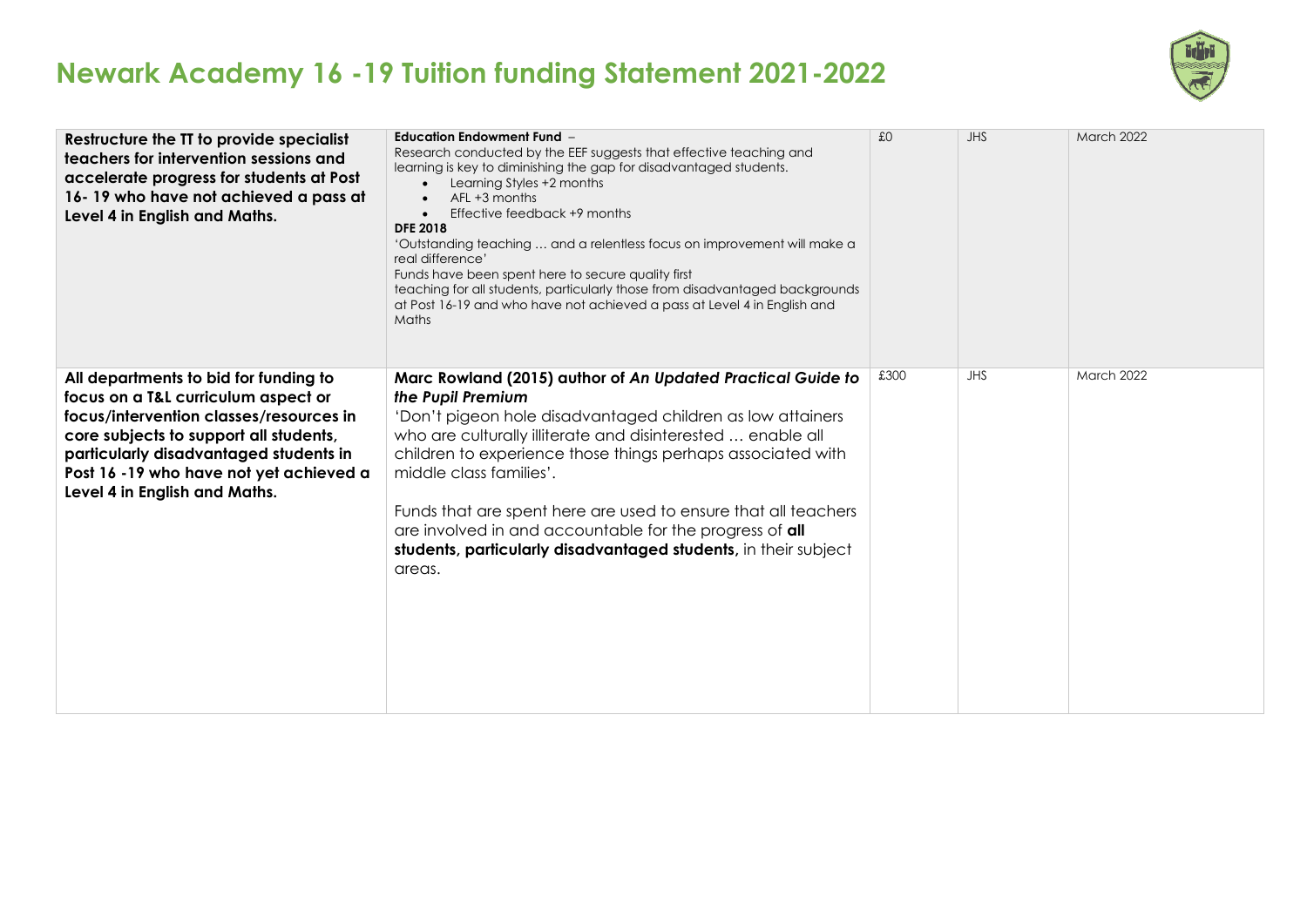

| <b>Careers programme and external</b><br>Careers Adviser support pupils at Post 16,<br>particularly those from disadvantaged<br>backgrounds and those at Post 16 - 19<br>who have not yet achieved a Level 4 in | In 2016, The Sutton Trust examined quality careers provision<br>and concluded that 60% of research studies focused on<br>careers education indicated largely positive impact on<br>educational outcomes.                                                                                                                                              | £0 | JHS/ABR | January 2022 |
|-----------------------------------------------------------------------------------------------------------------------------------------------------------------------------------------------------------------|-------------------------------------------------------------------------------------------------------------------------------------------------------------------------------------------------------------------------------------------------------------------------------------------------------------------------------------------------------|----|---------|--------------|
| <b>English and Maths</b>                                                                                                                                                                                        | To ensure all students who have not achieved a pass at Level<br>4 in English and Maths receive high quality careers advice<br>and guidance to ensure equal opportunity of access and<br>improve social mobility.<br>To ensure all students, particularly those from a                                                                                 |    |         |              |
|                                                                                                                                                                                                                 | disadvantaged background and those who have not<br>achieved a pass at Level in English and Maths or are<br>underachieving due to the impact of the pandemic, are fully<br>informed of opportunities in higher education beyond<br>Nottingham and Lincoln and receive support with their UCAS<br>application or Apprenticeship search and application. |    |         |              |